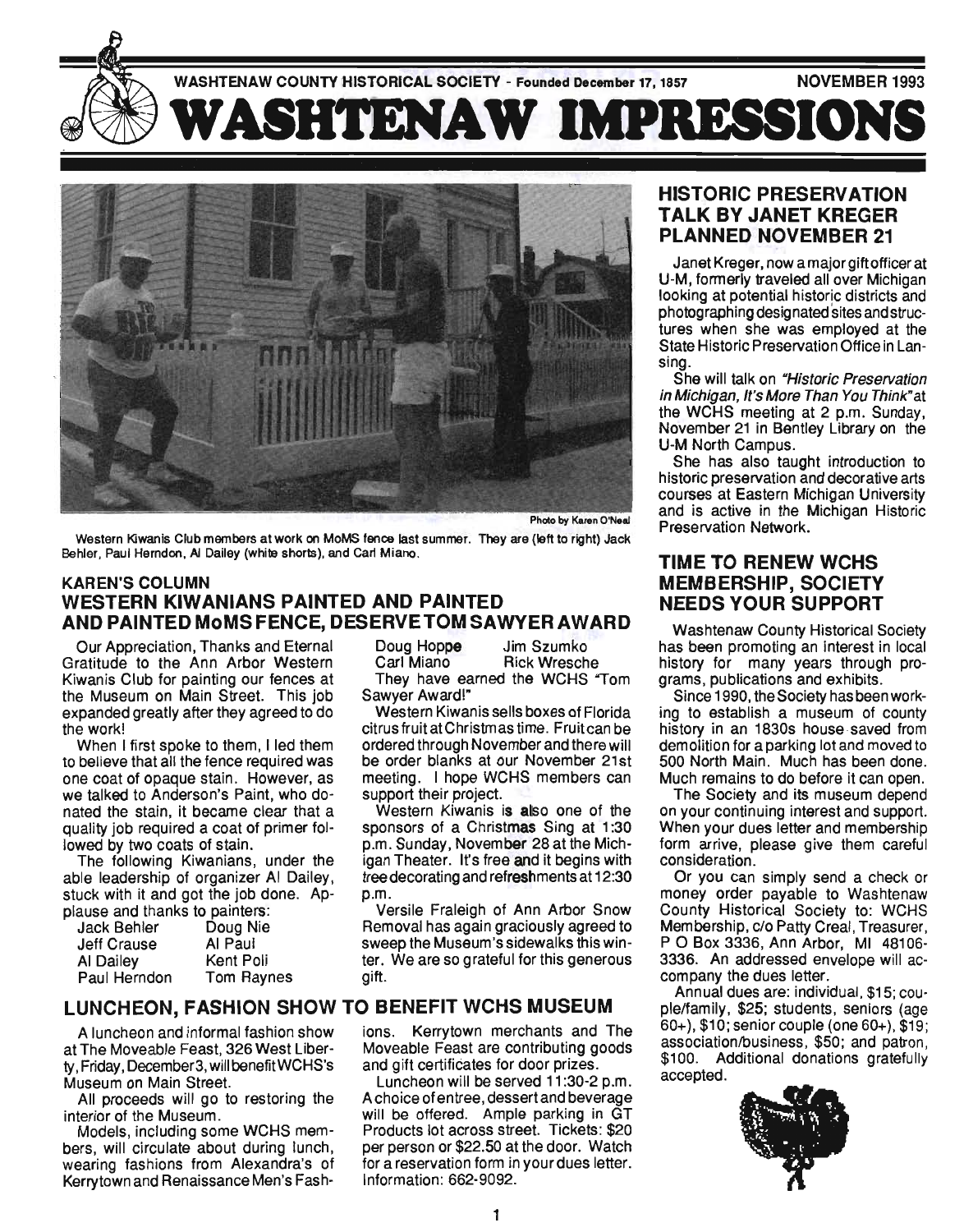# **EARLY 20TH CENTURY HOSPITAL CARE HOMEY**

"Before the Civil War hospitals were a last resort for people who didn't have a home to be sick in or relatives to take care of them. They were usually run by a charitable institution."

"For anyone who had their own home there was no advantage in going to a hospital," Grace Shackman, local historical writer, told the WCHS October audience in old st. Joe Hospital. It is now the 400 North Ingalls Building and headquarters of the University of Michigan School of Nursing.

Ms. Shackman teamed with U-M Professor Linda Strodtman, president of the U-M Nursing History Society, to present "An Historical Overview of Hospital Care in Ann Arbor from the 1870s to the 1940s."

"Diseases would spread in those old hospitals. There was less privacy. No one wanted to go to a hospital if they could avoid it," Ms. Shackman said.

The modern hospital developed 1870-1917. Three inventions between 1870 and 1900 made it an advantage to go to a hospital-X rays, anesthesia and sterilization.

"With X rays you could obviously diagnose people better.

"Anesthesia put people to sleep for painiess operations. I shudder to think of operations people had on kitchen tables before this.

"Then, of course, sterilization meant diseases wouldn't spread nearly as fast.

"Before this, operations were done as a very last resort. No one wanted an operation.

"Now there was a financial advantage for hospitals and doctors--- they could charge for an operation. They couldn't charge all that much for just lying in bed.

"Hospitals started springing up. At first, the vast majority were in homes. The institutional hospitals, as we know them, started catching up and by World War II they were basically what there was."

Grace first heard of house hospitals from a video about the history of St. Joseph Hospital at a WCHS meeting. It said that before St. Joseph Hospital started in 1911, people had to be cared for at small proprietary hospitals.

She had never heard of these. She decided to do an article. It turned out to be a bigger subject than she expected.

"I've now gotten to the point where I can speak of four with some authority and I've found at least 14 others.

"Ann Arbor may have been unusual to have so many, probably because we had a medical school here. Two of them were run by doctors in the medical school. They had patients coming from all around, different states, in fact.

"After while, the home hospitals were just as backward as the earlier ways of medicine. Once you had doctors who specialized in different things and so much

Photos courtesy of MI. Shackman. Professor Sirodtman body got sick.

Dr. Gates' Hospital, 314 South Fifth Avenue, now part of Federal Building site. Called Thospital, and Countinuin Articles, now partons could be maintain office where people

medical eqUipment that you got less good care at home hospitals, they started fading out. They usually died out when the owner died.

"When I started asking around, the house hospital most mentioned was Dr. Neil Gates's at 314 South Fifth Avenue. The house was torn down in 1973 to make room for the Federal Building.

It was originally built as a private home, as were all the hospitals I discovered in Ann Arbor. After it was no longer a hospital, it was a rooming house until it was torn down.

"Originally, Dr. Cyrenus Darling, who became one of the founders of St. Joseph Hospital, started a hospital at 314 South Fifth Avenue in 1906. He had eight patient rooms and an operating room.

"Then it was known as Maplehurst Hospital for a little while. When Dr. Gates moved in he built two more wards so that it would hold 28 people at a time. His mother lived in the Queen Anne style tower.

"Janet Ivory remembers her grandmother liked to sit in the window and watch the world go by.

"Dr. Gates did just about everything in that hospital. Maternity was a lot of his business. When he moved in, he added another operating room and used the first one as a maternity room. He also added X rays.

"People have told me about going there for pleurisy, appendicitis, getting something in their eye, an explosion. His grandson, David Gates, said he was known for never turning a patient away.

He kept incredibly busy. His wife had a big refrigerator because a lot of people paid him in produce.

"Another grandson, Jeff Rentschler, said Dr. Gates was never financially secure until he got his hospital going. House calls and office calls didn't make it.

"There were probably hospitals like Dr. Gates's all over the country. I think it was the quintessential small hospital.

"There was a nurse-run hospital at 1444 Huron at North Revena, run by Mrs. Josephine Groves and her husband, Otto. It was a regular three-bedroom house. The Groves slept in one bedroom, the other two were for patients. There was also a third room downstairs where a third patient could sleep.

"Dr. Gates's younger brother, John, was the main one to send patients there although others did too.

"Quite a few people had experience there, mainly maternity but I talked to somebody who broke her arm and had it set there. She also had her tonsils out there.

"The operating room was the bathroom. Meals were prepared in the regular kitchen.

"Two of the four hospitals I know most about were run by doctors important at University Hospital.

"Dr. Reuben Peterson, born in Massachusetts, went to Harvard for both his undergraduate and medical degrees.

"When he came to U-M Medical School in 1901 he discovered people were waiting to get into University Hospital. Women would stay in nearby rooming houses, waiting until a bed was free. So he decided to start



"He grew up in Ann Arbor, went to the U-M Medical School and started practice in

Dexter, then moved to Ann Arbor. He continued to have a large ru ral practice after moving to Ann Arbor. He made house calls out in the country up through World War II.

"He usually made his country calls in winter in a one-horse sleigh. During the 1918 flu epidemic when he was out on calls all the time, he hired a driver so he could sleep in the sleigh between visits.

"He never took a vacation. He told his children and grandchildren he wouid take a vacation the day no-

came for office calls.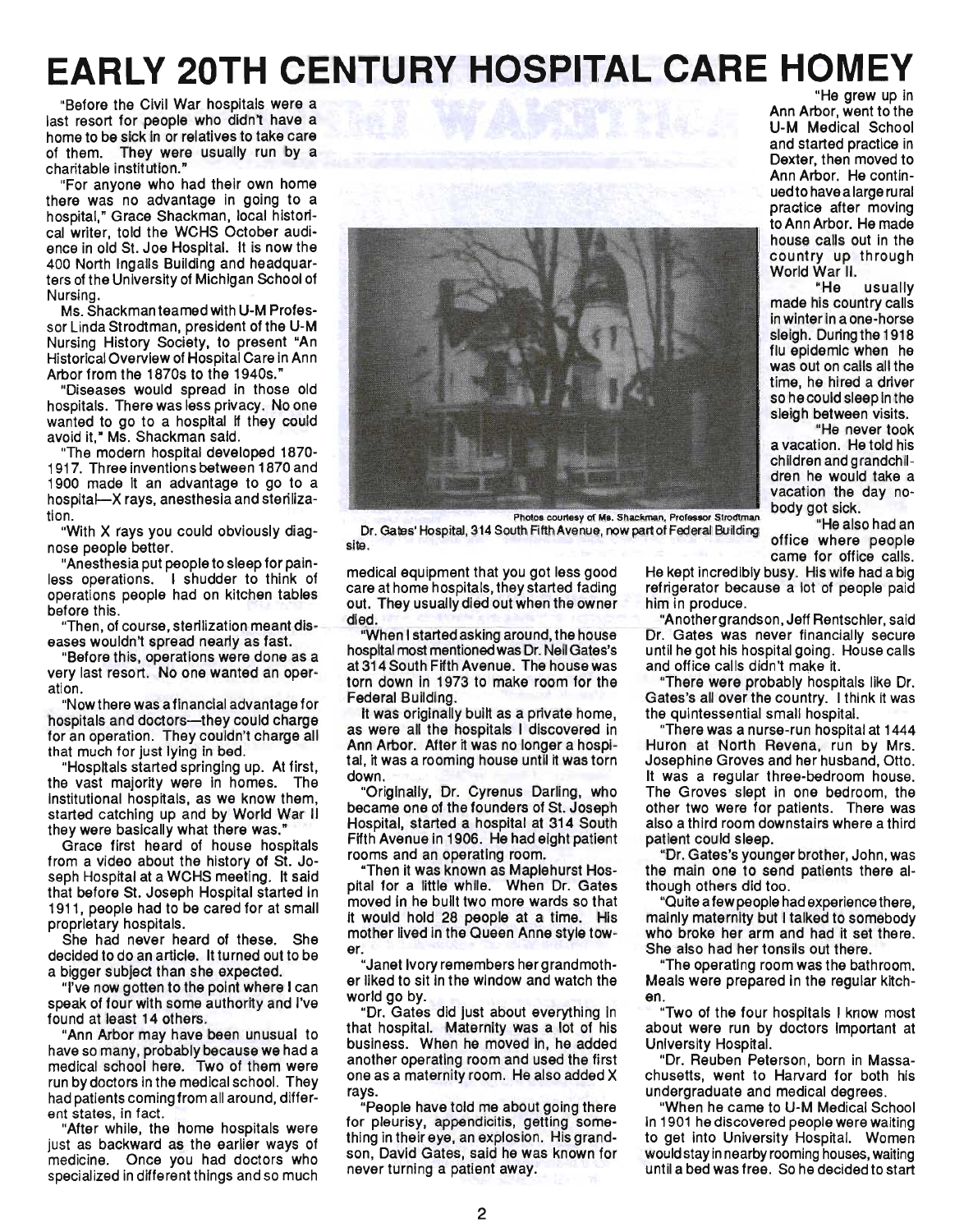his own hospital.

"He had the biggest private hospital that I've discovered. At one time, he could treat .40 people at a time. He once had ten buildings-the main hospital, an annex, a third building, a maternity hospital, places for nurses to stay, a nursing school and place for staff to stay.

"At his peak he also had two buildings on South University that other doctors served. He started on South "U" but quickly got his place at 620 Forest where the public parking structure is now.

"Dr. Peterson's hospital was totally a women's hospital. Alice Ziegler put me in touch with Clara Schnierle who worked for his hospital right before it closed in the '30s.

"When she worked there it had shrunk down to eight rooms and two buildings. As she described it, he would come every afternoon to see his patients after he was done at University Hospital. On certain days he did operations. Every summer he would go back to Massachusetts.

"Dr. Peterson ran his nursing school 1907-1920. By 1920, his nurses couldn't learn enough just working with women. After that, it looks like he put more energy into the U-M part of his job. He became head of the obstetrics and gynecology department and published a lot of papers. He closed his hospital in 1932 and retired to Massachusetts.

"Dr. David Murray Cowie ran the fourth hospital. He was a U-M professor of internal medicine and children's diseases-people had broader titles than they would today.

"Dr. Cowie grew up in New Brunswick. He went first to Battle Creek, then U-M and finally to Heidelberg to study. When he came back to U-M, he was asked to start the pediatrics department. His specialty seemed to be diagnosis.

"In 1912 he had a small hospital on the second floor at 122 North Fourth Avenue at Ann. Later city directories list two other hospitals there-one run by Katherine Martins and an Institute of Ozonotherapy which I know nothing about.

"Dr. Sanders, now in town, remembers being brought to Dr. Cowie's hospital from Coldwater as an infant because he had feeding problems.

"In 1920 Dr. Cowie established his hospital on Division Street next door to Kempf House. He bought the former private home and added a third floor and a dining room on the back.

"I was lucky enough to ask Edith Kempf about it before she died. Her in-laws had lived next door. She said, 'Oh, that was a hospital for rich ladies. The nurses wore pink uniforms.' It sounded like a fancy hotel. They had elevators and the best care.

"Dr. Thurston Thieme remembers when he was an intern, coming with Dr. Frederick Coller to Dr. Cowie's hospital. Dr. Thieme would be laying out the instruments and Dr. Coller would be complaining the whole



Dr. Neil Gates. He never took a vacation

time, 'Why do I have to come here? The patient should be over at University Hospital.'

Dr. Thieme said Dr. Cowie got the best patients and the doctors came to them."

Dr. Cowie died in 1940. He was on his way to his cottage in the Irish Hills, got sick and came back to his own hospital and died.

When I started this research I thought most of the hospitals would be in the 19th century but most were in the 20th century. "Other former hospitals she found:

"Dr. J. B. Lynd's, started in the 19th century. in what is now Muehlig Funeral Chapel, 403 South Fourth Avenue at East William. Dr. Lynd was from Canada and died in the 1918 flu epidemic. His sister then ran a rooming house there until Muehlig's bought it, I think In 1928.

"Martha Washington House, 709 West Huron, 1890-1906. When Dr. William J. Herdman, who ran it, graduated from U-M, they named him a professor of anatomy. He did three interesting things.

"It was against the law to use dead bodies to study anatomy. Carefully worded articles say he had trouble procuring the materials necessary for instruction. He got the law changed.

"Next he got into electrotherapy which I don't know a lot about. He had a lab which was very early if not the first in the country.

"Third, he got interested in mental illness. He worried that doctors would grad-

#### **SCARF ON BIRDHOUSE MEANT DOCTOR IS IN**

Dr. Gates lived at 440 South Main Street (between Packard and Jefferson) and the house backed up to the Ann Arbor. Railroad. He had an informal contract with the railroad-when he was home he tied a scarf on the birdhouse in back, Ms. Shackman said.

Then if someone on a passing train needed help he would come out and treat them-perhaps take a cinder out of an eye.

uate knowing nothing about mental illness. He started a program where students went to Coldwater to see mentally ill people. He was the first professor of psychiatry.

"I have not read anything about his hospital. He died in 1906."

Cyrus Burrett and Dean Tyler Smith, both homeopaths, ran a hospital at 416 South Fifth Avenue. Smith got a degree from Chicago Homeopathic College in 1889. Later he got an honorary degree from U-M where he taught. Burrett lived in the hospital.

"Dr. Carrie Classen, an osteopath, ran a hospital at 429 Hamilton Place. She got her degree in Des Moines, Iowa.

"Dr. William Blair, 311 South Division, across from Kempf House.

"Dr. Howard Cummings, Washtenaw Private HOSpital at State and Catherine. George Wahr Sallade was born there and Louis Doll remembers it

"Maplehurst was nurse-run, I assume. James and Muriel McLaren ran it, first at Dr. Gates's location, then at 822 Arch Street.

"Vreeland Maternity Home, 315 Mosley, run by Belva and Vern Vreeland. I just found it in the city directory. Vern is listed as a meat cutter.

The buildings of three other hospitals are gone and Grace has found no pictures. They were Ann Arbor Private Hospital, first on Huron near First, then 1129Washtenaw; Bethel Faith Home, 126 Observatory, and Curtrest, 1100 East Huron, run by a woman named Curtis.

"When it started in 1911, the first St. Joseph Hospital was in a home, too, on the southwest corner of State and Kingsley across from St. Thomas church. house is still there, Grace concluded.

"When we were forming the U-M Nursing History Society in 1983," President Linda Strodtman said, "someone told me that an antique shop on Main Street had an album of pictures that looked like U-M nurses."

She bought it and displayed it at an alumni reunion that fall. A nurse who started in the class of 1923 recognized an instructor, Elba Morse. Through that and going to Bentley Library I found that these pictures were mainly from Peterson's Hospital.

"I'm interested in the history and politics of nursing and how nurses actually delivered nursing care, she said. Of a picture of a nurse at a patient's bedside, she said, "I'm fairly certain the head of that bed does not roll up. Nurses would have to bend way over.

"Around 1873three major hospital schools of nursing were developing in the United States-Bellevue, Massachusetts General and Connecticut.

"Society women were involved and everybody was concerned with raising nursing upfromthe Sarah Gamp image Charles Dickens portrayed.

"So nursing uniforms were copied off Victorian upper class lady's wear of the day. They ended up with these starched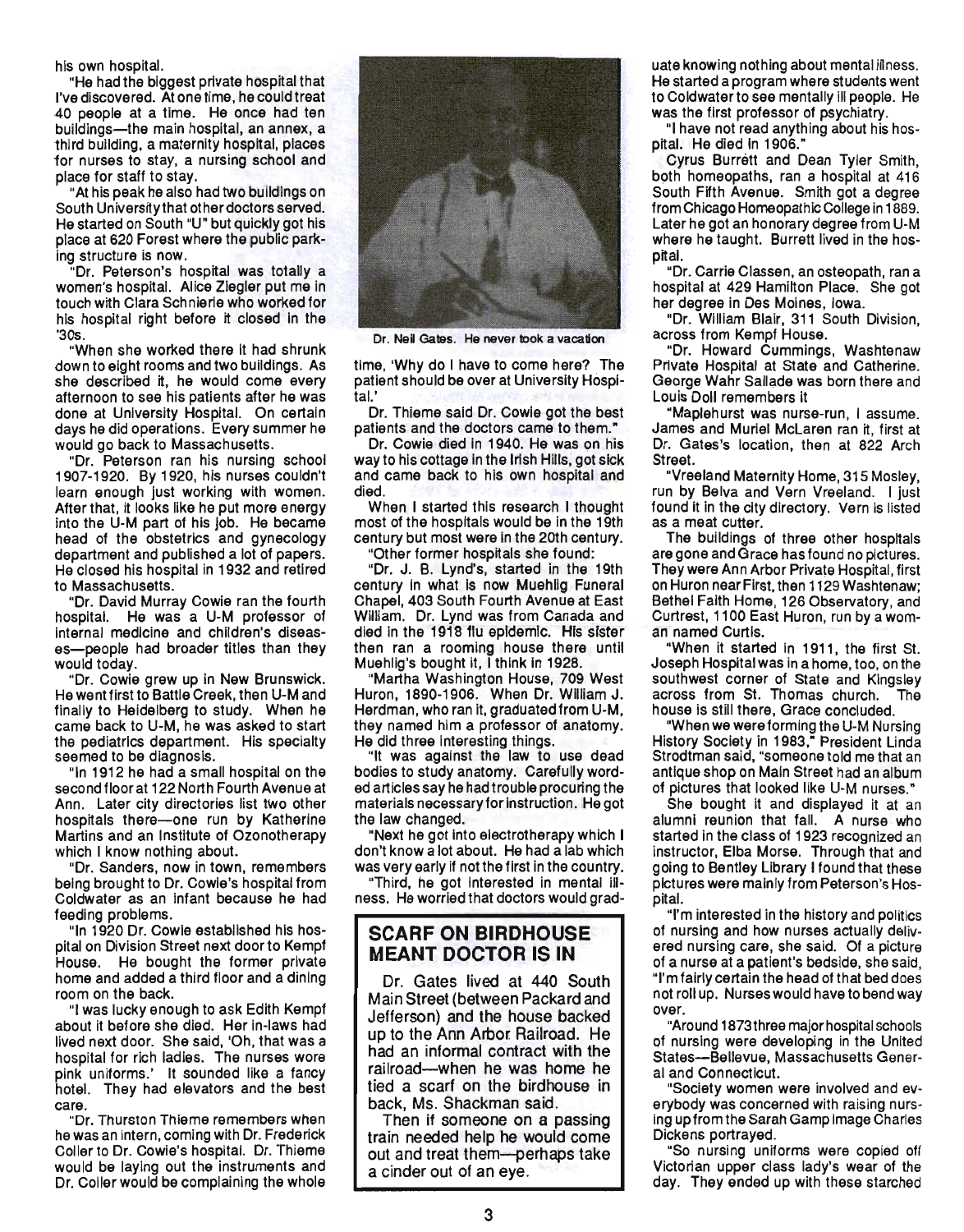long uniforms with long sleeves with separate starched cuffs. Many times they had a separate top part of a pinafore that had tobe hand pleated and pinned to the skirt with straight pins. They would be stiffer than a board and it was quite a bit of work just to get yourself dressed in the morning.

"Imagine, they'd work 12 hour days, six and a half days a week. The hospitals must have done the laundry for them-the nurses wouldn't have time. A lot of early nursing caps were fluted organdy-a high upkeep item.

Peterson's Hospital nursetraining school started in 1907. Elba Morse, who graduated in 1909, was shown in her nurse training uniform.

"The rigor was not too rigorous as far as education in those times. Literally, you were in apprenticeship. If you put in enough time they would give you a diploma.

"Peterson's school· closed in 1920 because they couldn't keep up with the standards. Nursing as a discipline was developing. Professional organizations started around the turn of the century and they were addressing curriculum needs.

"There had been a huge proliferation of training schools in small hospitals. At one point when Elba was at Peterson's, It was only licensed for 12 beds. What kind of experience would that provide?

In one picture, Elba and a group of nurses are at Pontiac State Hospital. "I surmise Reuben Peterson maybe farmed his nurses out to learn other skills.

"It looks like they are getting dietary

#### **THANKS TO DR. COWIE GOITERS NOW UNCOMMON**

Dr. Cowie was responsible for iodine in salt. In the 19205 he worried because a lot of people in Michigan suffered from goiters because our soil didn't have enough iodine in it, Ms. Shackman said.

He asked the state to form a commission to study the problem. He was appointed chairman. They first thought of adding iodine to water but figured that would be too expensive. Then they thought of adding it to salt.

"In 1928, the US Food and Drug Administration said 'iodine' could be in the same size letters as 'salt' on the label.

instruction. There's a chef in back and a wine bottle in the picture, so they used wine medicinally.

Bouquets of roses decorated dining tables In the foreground of what seemed to be a graduation dinnerforthe nurses. The student nurses and their instructors, Fantine Pemberton and Elba Morse, were lined up in back.



public parking structure. wards were shown.

"The patient record was one page with a blank up in the corner for the nurse to sign. It sounded like they did a case assignment. A typical stay would be three weeks or so. Theywould pay \$20 a week for nurse care. If they needed a special nurse it would be another \$20.

"The lady in the class of 1923 told me what a humane, wonderful faculty person Elba was, with a sense of humor. Most reports of nursing faculty in those days don't give that kind of picture. They were usually straight-laced. Although they might have had a nice heart inside they wouldn't let it show."

Anna Harrison was pictured in 1893, two years after she graduated. She was already superintendent of the U-M training school. Fantine Pemberton, who helped Dr. Peterson set up his hospital, at one point was director of nursing at U-M. Elba Morse also went back and forth between Peterson's Hospital and U-M.

Aserles of pictures illustrated the history of U-M hospitals and nurses.

"The Medical School existed since 1850 but patients were housed in homes. When they needed surgery or whatever, they would haul patients over by litter to the medical department, do whatever they were going to and send them back out.

"The first University Hospital opened in 1869 in a former professor's house. It was purported to be the first university owned and operated hospital."

Additions were built on about 1876 in the pavilion style advocated by Florence Nightingale In her Notes on Hospitals. "They were made of wood and intended to be burned after five years or so because they would be so infected.'

In 1893 medical students came in for surgical rounds, dressed in suits. In the foreground was one of the first instances of technology made to help nurses-a bandage winding machine. Then, nurses had tage minding machiner Them, harced had<br>0 Cut bandages from fabric and roll them up.<br>In

Early hospitals used lots of windows for light. Heat would come from a stove in the center of the room. Floors were wood. They cleaned rooms with carbolic acid.

The supervising nurse's desk sat in the center of the ward. Essentially the hospital was staffed with nursing students. When you graduated you worked out in the community, not back at U-M hospital, Professor Strodtman said.

The Department of Medicine started the U-M nurse training school in 1891.

A new University Hospital opened in wards were shown.<br>Beds then had castors

and hand cranks so you could crank up the heads of the beds.

"Somebody told me that when doctors came in for rounds in the morning, not only were the nurses expected to have the patients in tip top shape but each castor had to be turned in. Nurses kicked them in place."

There was a sink at the end of the ward and then a sun porch. In later years those were turned into patient units.

A 1930s aerial view looking north showed the hospital with the old observatory on the left and Simpson Memorial Institute on the right. The old contagion hospital and other buildings in back have now been replaced with medical sclence buildings.

"Many of us wanted to preserve the front

### **STARCHED UNIFORMS STIFF AS A BOARD**

A member of the class of 1931 told Professor Strodtman how they coped with their stiffly starched nurse's uniforms in the 1930s.

They would attach a rubber band to two safety pins, one pinned to the collar, the other to their bra, so when they moved, their collar would move with them instead of cutting into their necks.

They also would rub soap arou nd the neck edge of the uniform because they literally would get raw necks from the stiffness.

administrative building for a museum but the U-M said no, it would take at least \$3 million to bring it up to code. The archway of the front entrance is in blocks stored at Willow Run. At some point we'd like to see it as part of another building or a free standing arch."

The wards didn't change much in the 1940s except they added tracks for curtains around the beds. They had wall suction but not yet wall oxygen. A glass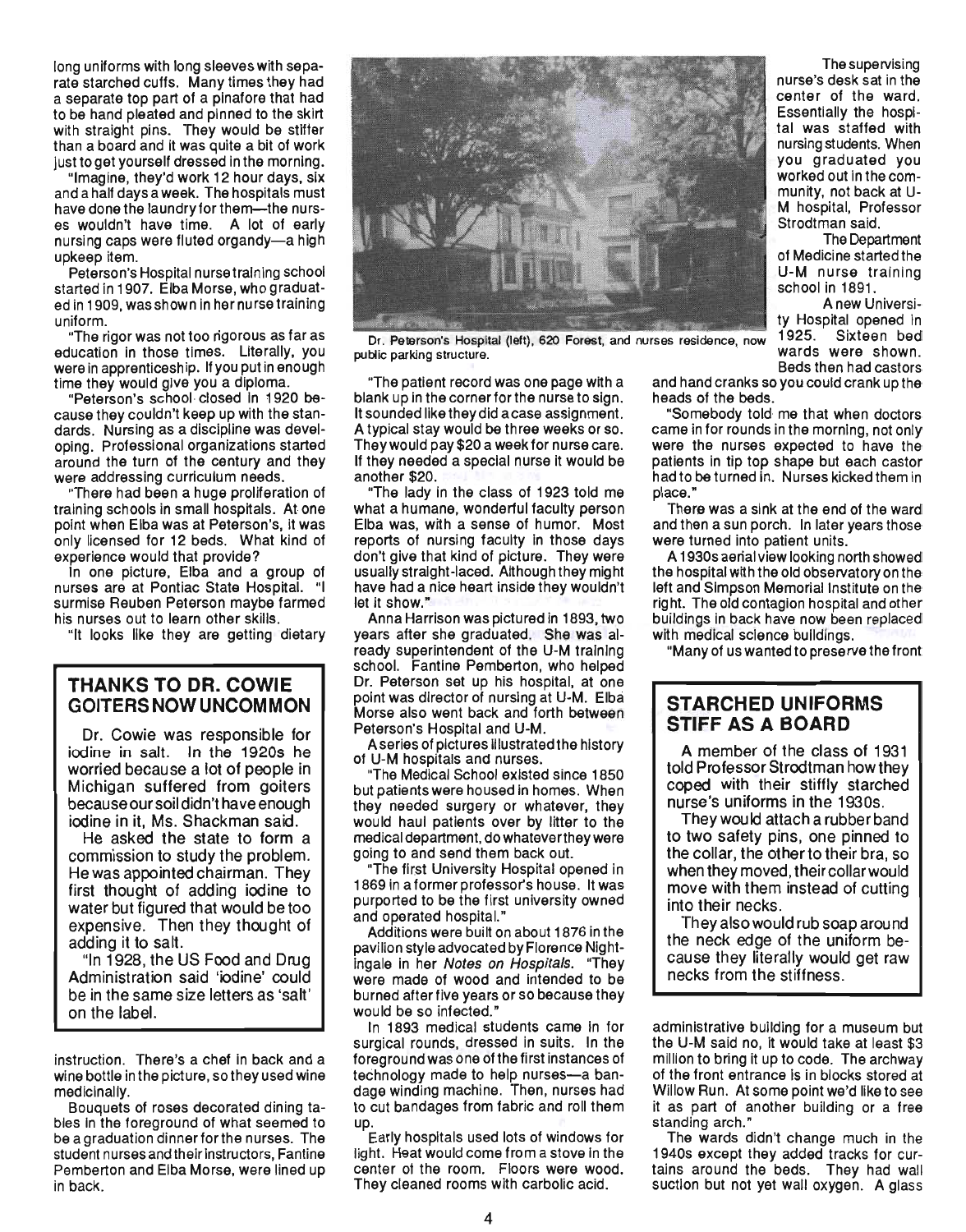

Dr. Reuben Peterson U-M Professor, also ran private hospital

bottle looked like it contained blood products.

During the shortage of nurses in World War II, nurses aides were introduced. "There is now a resurgence of nurses aides."

In the 1960s wards are pictured in color, the beds can be raised electrically. "Those beds carried us through 1986 when we moved into the new hospitaL" A wooden wheelchair in the picture "probably dates from the 1930s. An earlier vintage wheelchair had a single wheel in back," she said.

"There's a lot written in the late 1800s of the battles between allopathic and homeopathic schools of medicine. If the Legislature gave one school something, the other wanted to make sure they got their share.

"In 1891 the homeopaths built a hospital quite similar to the allopathic where Taubman Medical Library is now. Each school had their own nursing school and nurses residence.

"Around 1900 the homeopaths built a hospital that is still standing-the ROTC Building by the School of Dentistry and the Natural History Museum.

"I think they just took out the original furnace about a year and a half ago. The ventilation system was very intricate with different fans. They were very avant garde as far as providing good quality air.

Professor Strodtman is on a steering committee for an historical center for health sciences. They plan to lobby the U-M not to tear down the former homeopathic hospital.

In a picture of the homeopathic surgical amphitheater, the doctors and nurses were not wearing masks. She couldn't tell if they were wearing gloves. Dr. Halsted at Johns Hopkins was responsible for bringing in

#### **HOWTO ELEVATE PATIENT**

Before there was a mechanism to raise the head of the bed, they would put a straight chair on the bed, turn it over and use the back to prop pillows against, Professor Strodtman said.

rubber gloves to wear during surgical procedures in the late 1800s, she said.

She noted quite a number of women students. "There was a fairly high percent-

age of women in medicine in the late 1800s. It took quite a while into this century to equal it. It's now about 40 percent women in medical school."

# **LONG CAREER OF FIRST NURSE IN MICHIGAN WOMEN'S HALL OF FAME BEGAN IN ANN ARBOR, ENDED IN UP**



Student nurses circa 1909 Elba Morse {center).

Elba Morse, the first nurse in the Michigan Women's Hall of Fame, had a 50 year career in nursing which began in Ann Arbor, Professor Linda Strodtman of the U-M School of Nursing told the October WCHS audience. She also had an exhibit about Miss Morse in the nursing school entry hall.

Elba graduated from Peterson's Hospital Training School in 1909. She became an instructor at Peterson's, then took charge of the maternity department at University Hospital and taught maternity nursing, then was superintendent of nurses at Peterson's.

As a Red Cross nurse in 1918, she recruited nurses forthe Army and Navy out of the Chicago office.

"After the war, Red Cross nurses were the precursors of public health nurses. Elba was one of the first rural public health nurses in Michigan. She worked in her native Sanilac County in the Thumb. She drove an estimated 300,000 miles and went through 19 cars."

Because she didn't have enough room in the carfor all her equipment she got some farmers to make her a trailer. A sign on the side said "Better Babies for Sanilac Coun- $\sum_{i=1}^{n}$ 

"Michigan Senator James Couzens, who gave money for Couzens Hall nurses residence on the U-M campus, in 1929 donated \$10 million to the State of Michigan to be used for health and welfare of children.

"Couzens knew the Upper Peninsula was a place of poverty and he wanted to set up a health clinic there staffed by U-M pediatricians to care for patients who didn't have doctors.

"Where there were physicians, he thought U-M doctors would be expert resources and could educate the UP physicians in the most modern care.

"According to the history of the Chil-

dren's Fund, they hired Elba Morse, ostensibly to go up and convince the people of the UP that they should want this.

"Reading between the lines, I think it really wasn't the people she had to convince, it was the UP physicians. You can imagine if you were practicing in the UP and these elitist medical school physicians were coming."

The late Dr. Harry Towsley told her he was sent up there as a medical student. He agreed with Professor Strodtman that the physicians up there didn't want U-M physicians to come. There was quite a bit of animosity, he said.

"It was Elba Morse who sold the concept to the community up there. She became superintendent of the UP clinic and served 23 years."

Also involved with the Children's Fund was Dr. Goldie Corneliuson. She and Elba decided they would like to see a children's health camp in the UP.

"They found an abandoned dairy farm at Big Bay, about 25 miles northwest of Marquette. They built the Baycliff Health Camp which still exists today. It has served eight to ten thousand children.

"The children would stay the whole summer. At the end of summer there were often tearful good-byes. Some of the children returned to homes with dirt floors. children returned to homes with dirt floors.<br>The children were hand-picked by each

county, usually the most needy. They wurky, usually the most needy. They were given uniforms at camp so there<br>would be no social stigma. The camp soon took children with health problems-diabetes, asthma, hearing orvision disorders.

oo, aounna, noamg or vision uisonuois.<br>As a result of all her work, Elba Morse was a result of all fiel work, Elba WOISE ras given an nunurary master of science.<br>Iograe by U-M in 1952. As far as I know degree by U-M in 1953. As far as I know<br>she is the only nurse who has ever received an honorary degree from U-M."

She got a doctor of science degree from Northern Michigan University at Marquette in 1955.

She retired as camp director in 1965 and went to live with a longtime friend in Iron River. She died there July 3, 1975, age 93.

Henry and Clara Ford had a vacation home in the exclusive Huron Mountain Club near Big Bay. Knowing the Fords liked to square dance, Elba invited them to barn dances at the camp.

"She would put her neediest children out in front. As a result, Henry Ford paid for a lot of children to come down state and have surgery at Henry Ford Hospital. He even relocated some families and employed the procated some rammes and e fathers in the auto industry.<br>She was a pretty slick operator," Pro-

fessor Strodtman said.